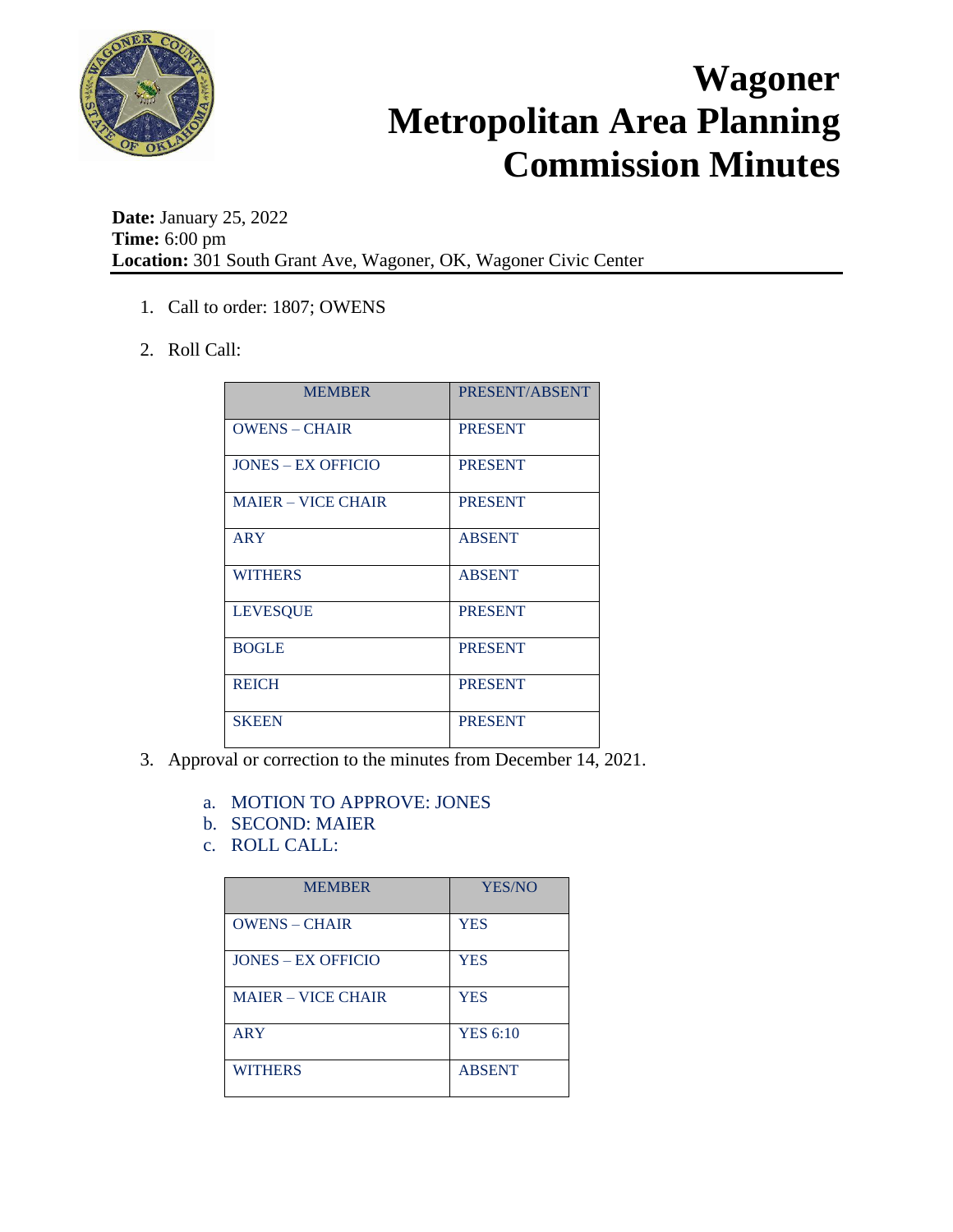

| <b>LEVESQUE</b> | <b>YES</b> |
|-----------------|------------|
| <b>BOGLE</b>    | <b>YES</b> |
| <b>REICH</b>    | <b>YES</b> |
| <b>SKEEN</b>    | <b>YES</b> |

- 4. Discussion and possible action regarding selection of Chairman, Vice-Chairman, and Secretary for the year 2022.
	- a. MOTION TO KEEP 2022 OFFICERS AS 2021: REICH
	- b. SECOND: JONES
	- c. ROLL CALL:

| <b>MEMBER</b>             | <b>YES/NO</b> |
|---------------------------|---------------|
| <b>OWENS - CHAIR</b>      | <b>YES</b>    |
| <b>JONES – EX OFFICIO</b> | <b>YES</b>    |
| <b>MAIER - VICE CHAIR</b> | <b>YES</b>    |
| <b>ARY</b>                | <b>YES</b>    |
| <b>WITHERS</b>            | <b>ABSENT</b> |
| <b>LEVESQUE</b>           | <b>YES</b>    |
| <b>BOGLE</b>              | <b>YES</b>    |
| <b>REICH</b>              | <b>YES</b>    |
| <b>SKEEN</b>              | <b>YES</b>    |

- 5. Approve, conditionally approve, or disapprove the subdivision of land and lot combination request in District 3, Case #2-22, Ron & Carol Woods Foundation. Location: between  $191^{st}$  & Hwy 51B, on the east side of 381<sup>st</sup>, Porter, OK.
	- a. MOTION TO APPROVE: MAIER
	- b. SECOND: JONES
	- c. ROLL CALL:

| <b>MEMBER</b>   | YES/NO |
|-----------------|--------|
| $OWENS - CHAIR$ | YES    |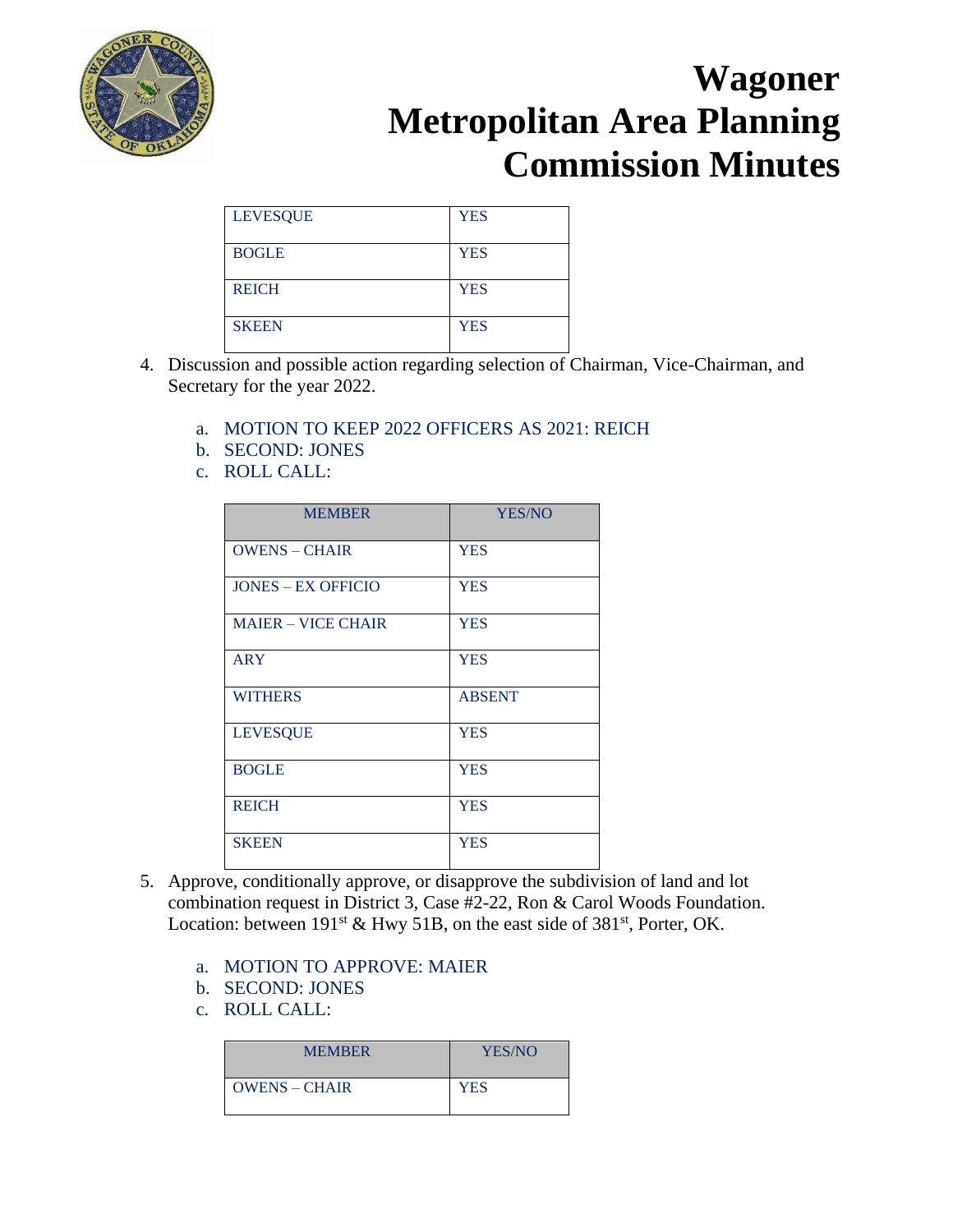

| <b>JONES – EX OFFICIO</b> | <b>YES</b>     |
|---------------------------|----------------|
| <b>MAIER - VICE CHAIR</b> | <b>YES</b>     |
| <b>ARY</b>                | <b>ABSTAIN</b> |
| <b>WITHERS</b>            | <b>ABSENT</b>  |
| <b>LEVESQUE</b>           | <b>YES</b>     |
| <b>BOGLE</b>              | <b>YES</b>     |
| <b>REICH</b>              | <b>YES</b>     |
| <b>SKEEN</b>              | <b>YES</b>     |

- 6. Approve, conditionally approve, or disapprove the subdivision of land and lot combination request in District 2, Galen Helms. Location: 24542 E. 720 Rd, Wagoner, OK.
	- a. MOTION TO APPROVE: JONES
	- b. SECOND: MAIER
	- c. ROLL CALL:

| <b>MEMBER</b>             | YES/NO        |
|---------------------------|---------------|
| <b>OWENS - CHAIR</b>      | <b>YES</b>    |
| <b>JONES – EX OFFICIO</b> | <b>YES</b>    |
| <b>MAJER – VICE CHAIR</b> | <b>YES</b>    |
| <b>ARY</b>                | <b>YES</b>    |
| <b>WITHERS</b>            | <b>ABSENT</b> |
| <b>LEVESQUE</b>           | <b>YES</b>    |
| <b>BOGLE</b>              | <b>YES</b>    |
| <b>REICH</b>              | <b>YES</b>    |
| <b>SKEEN</b>              | <b>YES</b>    |

7. Approve, conditionally approve, or disapprove the subdivision of land request in District 2, Case #5-22, Tyrone Love. Location: between 240 & 250 Rd, on the south side of Hwy 51, Wagoner, OK.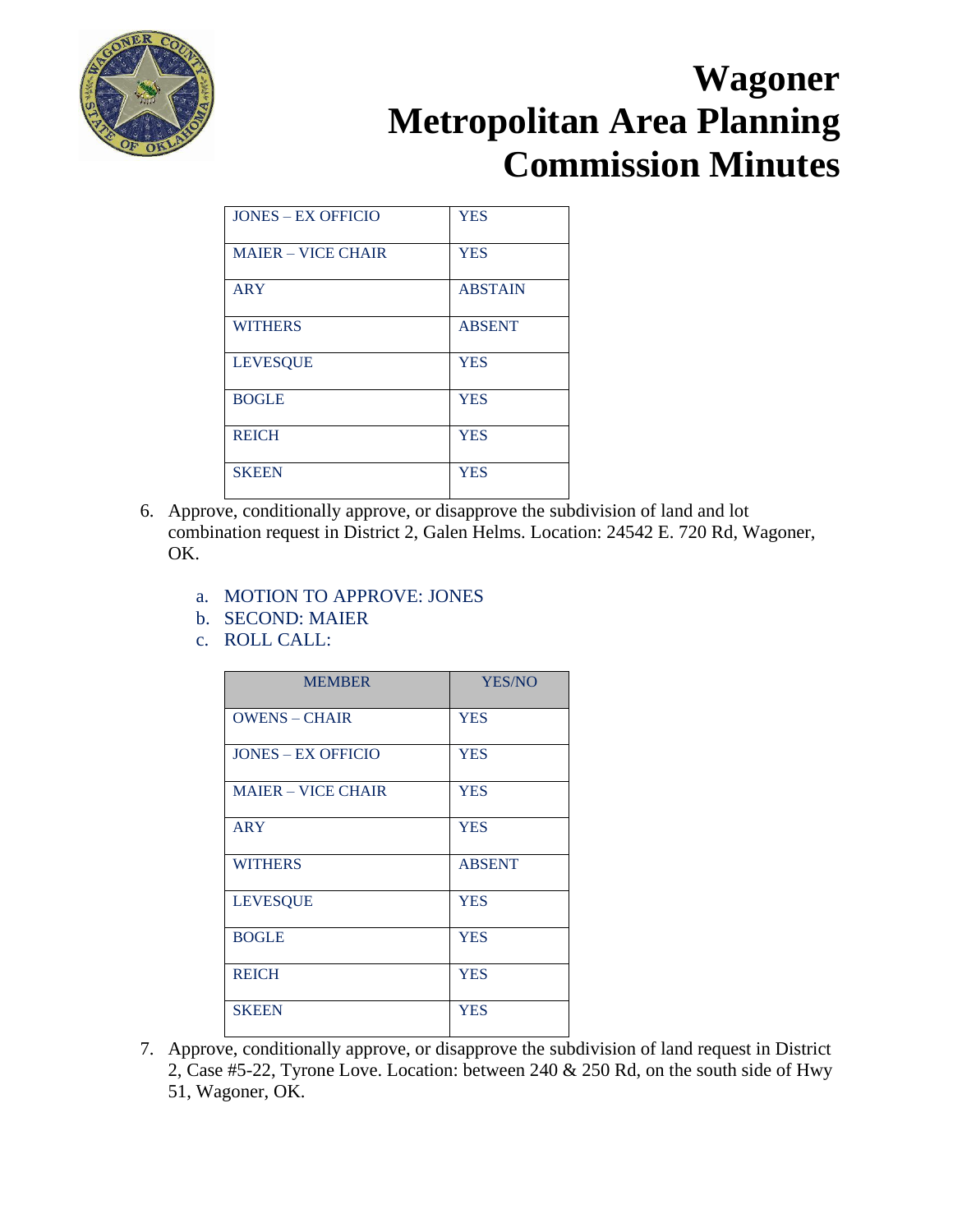

- a. MOTION TO APPROVE: BOGLE
- b. SECOND: ARY
- c. ROLL CALL:

| <b>MEMBER</b>             | <b>YES/NO</b>  |
|---------------------------|----------------|
| <b>OWENS - CHAIR</b>      | <b>YES</b>     |
| <b>JONES – EX OFFICIO</b> | <b>ABSTAIN</b> |
| <b>MAJER – VICE CHAIR</b> | <b>YES</b>     |
| <b>ARY</b>                | <b>YES</b>     |
| <b>WITHERS</b>            | <b>ABSENT</b>  |
| <b>LEVESQUE</b>           | <b>YES</b>     |
| <b>BOGLE</b>              | <b>YES</b>     |
| <b>REICH</b>              | <b>YES</b>     |
| <b>SKEEN</b>              | <b>YES</b>     |

- 8. Approve, conditionally approve, or disapprove the subdivision of land request in District 2, Case #6-22, Gertrude Oakley. Location: east of 330 Rd, on the north side of 740 Rd, Wagoner, OK.
	- a. MOTION TO APPROVE: JONES
	- b. SECOND: MAIER
	- c. ROLL CALL:

| <b>MEMBER</b>             | YES/NO         |
|---------------------------|----------------|
| <b>OWENS - CHAIR</b>      | <b>YES</b>     |
| <b>JONES – EX OFFICIO</b> | <b>YES</b>     |
| <b>MAJER – VICE CHAIR</b> | <b>YES</b>     |
| <b>ARY</b>                | <b>ABSTAIN</b> |
| <b>WITHERS</b>            | <b>ABSENT</b>  |
| <b>LEVESQUE</b>           | <b>YES</b>     |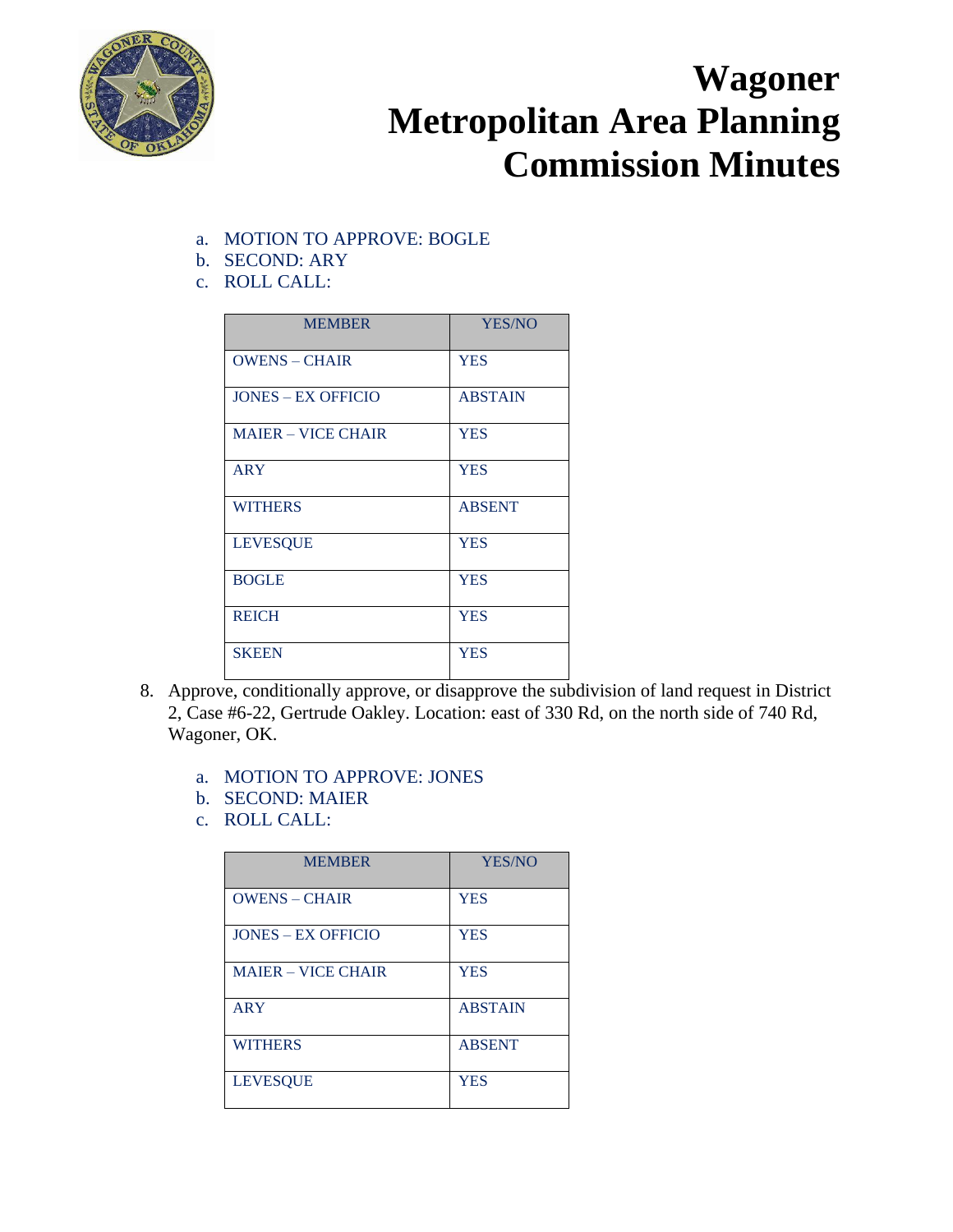

| <b>BOGLE</b> | <b>YES</b> |
|--------------|------------|
| <b>REICH</b> | <b>YES</b> |
| <b>SKEEN</b> | <b>YES</b> |

- 9. Approve, conditionally approve, or disapprove the zoning map amendment and subdivision of land request in District 3, WCZ #53-21, Claude Howe. Location: 46549 E.  $211<sup>th</sup>$  St. S., Porter, OK.
	- a. MOTION TO APPROVE: JONES
	- b. SECOND: BOGLE
	- c. ROLL CALL:

| <b>MEMBER</b>             | YES/NO        |
|---------------------------|---------------|
| <b>OWENS - CHAIR</b>      | <b>YES</b>    |
| <b>JONES – EX OFFICIO</b> | <b>YES</b>    |
| <b>MAJER – VICE CHAIR</b> | <b>YES</b>    |
| <b>ARY</b>                | <b>YES</b>    |
| <b>WITHERS</b>            | <b>ABSENT</b> |
| <b>LEVESQUE</b>           | <b>YES</b>    |
| <b>BOGLE</b>              | <b>YES</b>    |
| <b>REICH</b>              | <b>YES</b>    |
| <b>SKEEN</b>              | <b>YES</b>    |

- 10. Approve, conditionally approve, or disapprove the zoning map amendment request in District 2, WCZ #54-21, Jim Helm. Location: 24377 E. 740 Rd, Wagoner, OK.
	- a. MOTION TO DENY: BOGLE
	- b. SECOND: ARY
	- c. ROLL CALL:

| <b>MEMBER</b>        | YES/NO     |
|----------------------|------------|
| $OWENS - CHAIR$      | <b>YES</b> |
| $JONES - EX$ OFFICIO | YES        |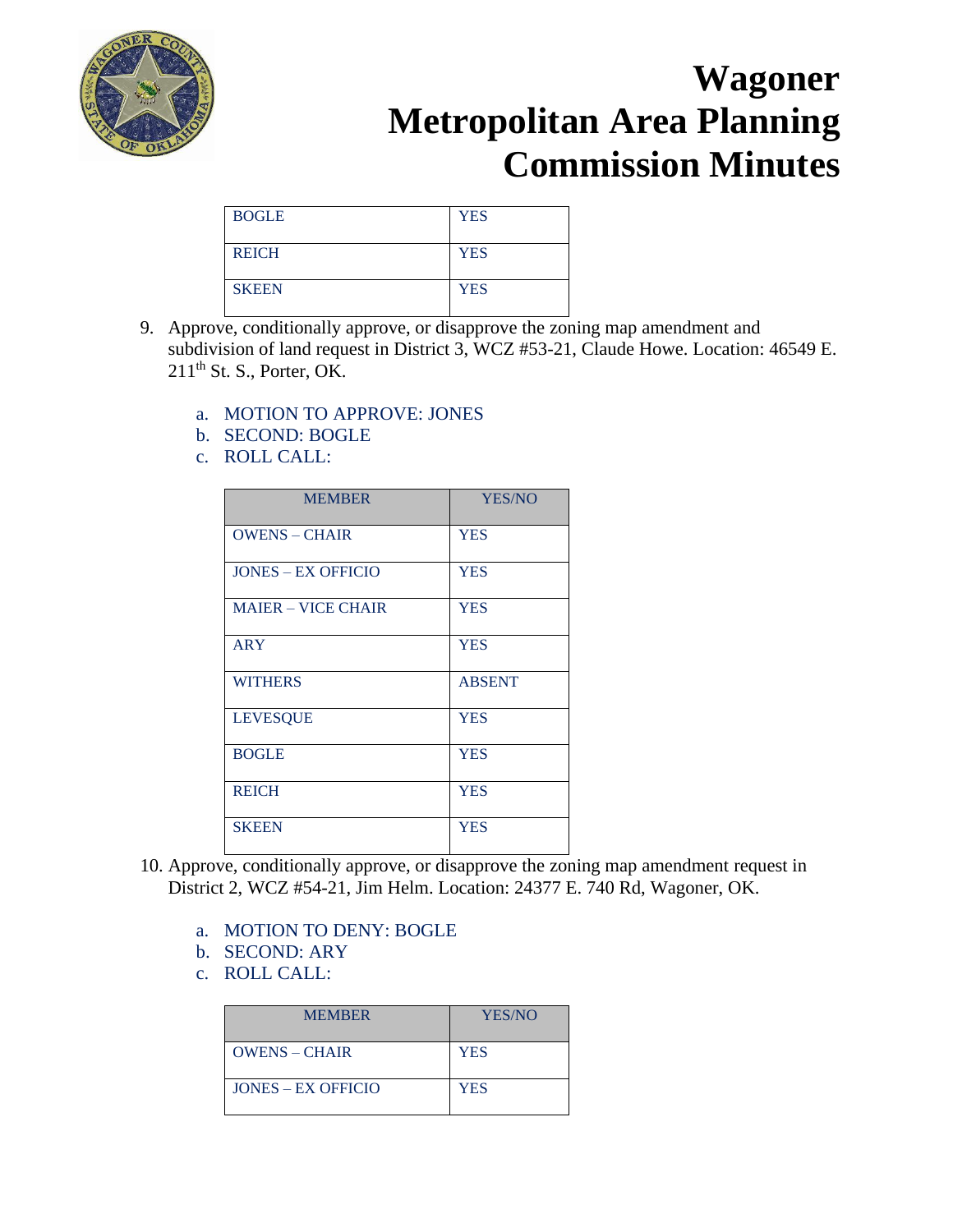

| <b>MAJER – VICE CHAIR</b> | <b>YES</b>    |
|---------------------------|---------------|
| <b>ARY</b>                | <b>YES</b>    |
| <b>WITHERS</b>            | <b>ABSENT</b> |
| <b>LEVESQUE</b>           | <b>YES</b>    |
| <b>BOGLE</b>              | <b>YES</b>    |
| <b>REICH</b>              | <b>YES</b>    |
| <b>SKEEN</b>              | <b>YES</b>    |

- 11. Approve, conditionally approve, or disapprove the zoning map amendment and subdivision of land request in District 2, WCZ #1-22, Wade Rousselot. Location: southeast corner of 49<sup>th</sup> St. E. & Hwy 251A, Wagoner, OK.
	- a. MOTION TO APPROVE: JONES
	- b. SECOND: BOGLE
	- c. ROLL CALL:

| <b>MEMBER</b>             | <b>YES/NO</b> |
|---------------------------|---------------|
| <b>OWENS - CHAIR</b>      | <b>YES</b>    |
| <b>JONES – EX OFFICIO</b> | <b>YES</b>    |
| <b>MAIER - VICE CHAIR</b> | <b>YES</b>    |
| <b>ARY</b>                | <b>YES</b>    |
| <b>WITHERS</b>            | <b>ABSENT</b> |
| <b>LEVESQUE</b>           | <b>YES</b>    |
| <b>BOGLE</b>              | <b>YES</b>    |
| <b>REICH</b>              | <b>YES</b>    |
| <b>SKEEN</b>              | <b>YES</b>    |

- 12. Approve, conditionally approve, or disapprove the zoning map amendment request in District 3, WCZ #2-22, Joshua Rule. Location: 20940 S. 381<sup>st</sup> E. Ave., Porter, OK.
	- a. MOTION TO DENY: JONES
	- b. SECOND: BOGLE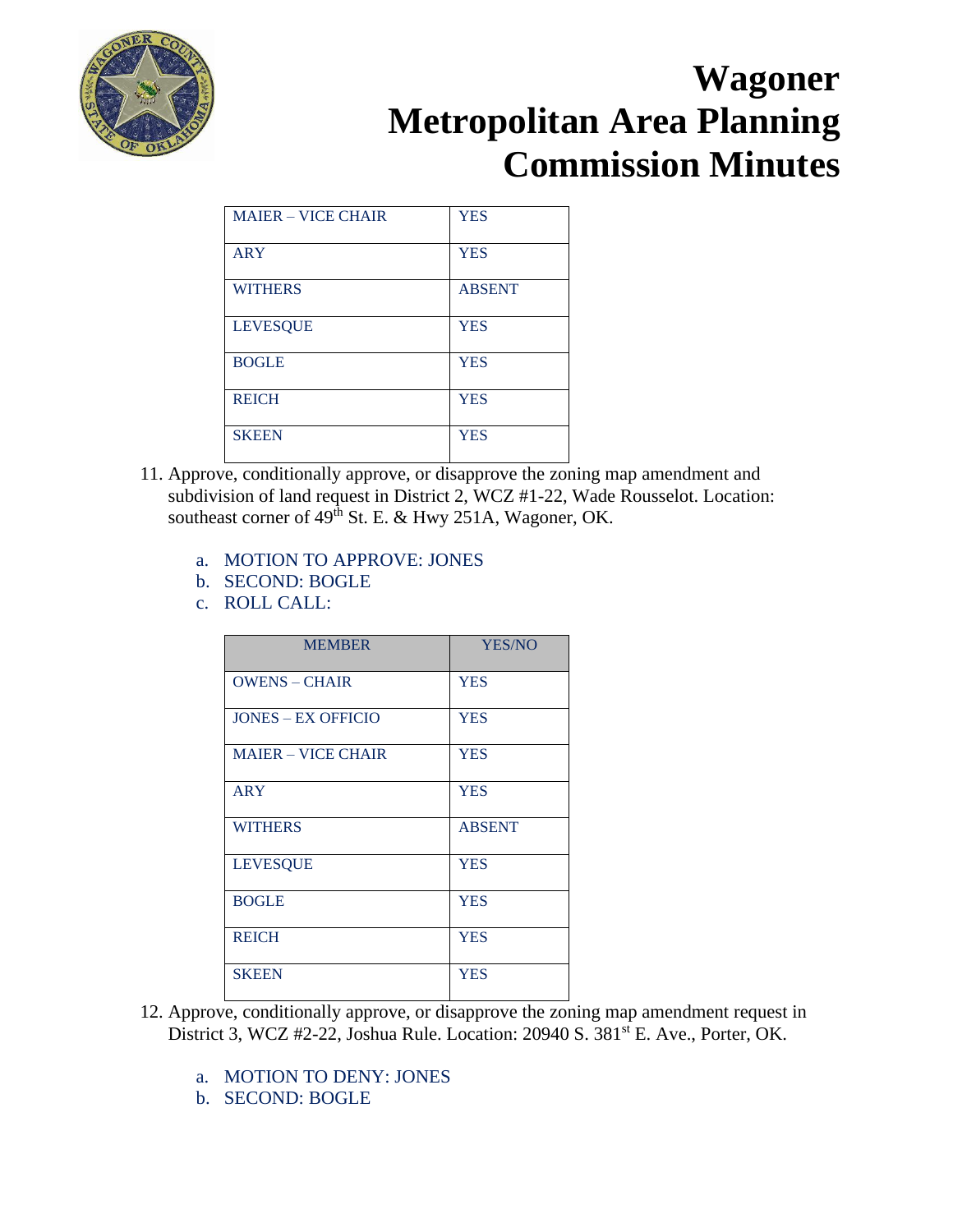

c. ROLL CALL:

| <b>MEMBER</b>             | YES/NO        |
|---------------------------|---------------|
| <b>OWENS - CHAIR</b>      | <b>YES</b>    |
| <b>JONES – EX OFFICIO</b> | <b>YES</b>    |
| <b>MAIER - VICE CHAIR</b> | <b>YES</b>    |
| <b>ARY</b>                | <b>YES</b>    |
| <b>WITHERS</b>            | <b>ABSENT</b> |
| <b>LEVESQUE</b>           | <b>YES</b>    |
| <b>BOGLE</b>              | <b>YES</b>    |
| <b>REICH</b>              | <b>YES</b>    |
| <b>SKEEN</b>              | <b>YES</b>    |

- 13. Approve, conditionally approve, or disapprove the zoning map amendment request in District 32, WCZ #3-22, Tara Ellis. Location: 36291 E. 291121<sup>st</sup> St. So., Coweta, OK.
	- a. MOTION TO APPROVE: JONES
	- b. SECOND: MAIER
	- c. ROLL CALL:

| <b>MEMBER</b>             | YES/NO        |
|---------------------------|---------------|
| <b>OWENS - CHAIR</b>      | <b>YES</b>    |
| <b>JONES – EX OFFICIO</b> | <b>YES</b>    |
| <b>MAIER – VICE CHAIR</b> | <b>YES</b>    |
| ARY                       | <b>YES</b>    |
| <b>WITHERS</b>            | <b>ABSENT</b> |
| <b>LEVESQUE</b>           | <b>YES</b>    |
| <b>BOGLE</b>              | <b>YES</b>    |
| <b>REICH</b>              | <b>YES</b>    |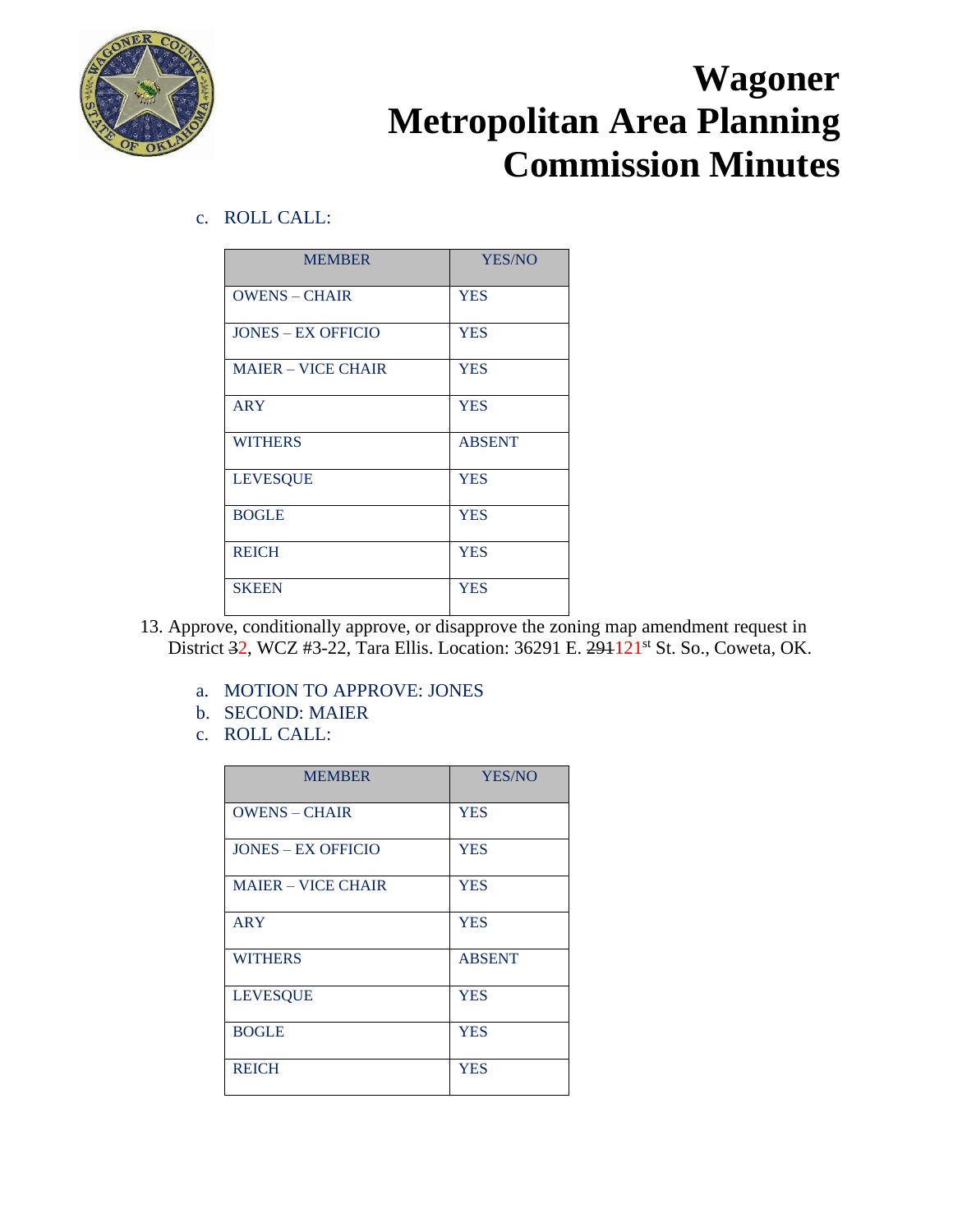

SKEEN YES

- 14. Approve, conditionally approve, or disapprove the zoning map amendment request in District 2, WCZ #5-22, Russell & Patty Honea. Location: 73031 S. 230 Rd, Wagoner, OK.
	- a. MOTION TO DENY: BOGLE
	- b. SECOND: JONES
	- c. ROLL CALL:

| <b>MEMBER</b>             | YES/NO         |
|---------------------------|----------------|
| <b>OWENS - CHAIR</b>      | <b>YES</b>     |
| <b>JONES – EX OFFICIO</b> | <b>YES</b>     |
| <b>MAIER - VICE CHAIR</b> | <b>YES</b>     |
| <b>ARY</b>                | <b>ABSTAIN</b> |
| <b>WITHERS</b>            | <b>ABSENT</b>  |
| <b>LEVESQUE</b>           | <b>YES</b>     |
| <b>BOGLE</b>              | <b>YES</b>     |
| <b>REICH</b>              | <b>NO</b>      |
| <b>SKEEN</b>              | <b>YES</b>     |

- 15. Old business
	- a) Approve, conditionally approve, or disapprove the Preliminary and Final Plat of Powell Estates in District 3, Location: south of  $141<sup>st</sup>$  St., on the west side of  $257<sup>th</sup>$  E. Ave., Coweta, OK.
		- a. MOTION TO TABLE: MAIER
		- b. SECOND: JONES
		- c. ROLL CALL:

| <b>MEMBER</b>        | YES/NO     |
|----------------------|------------|
| $OWENS - CHAIR$      | <b>YES</b> |
| $JONES - EX$ OFFICIO | <b>YES</b> |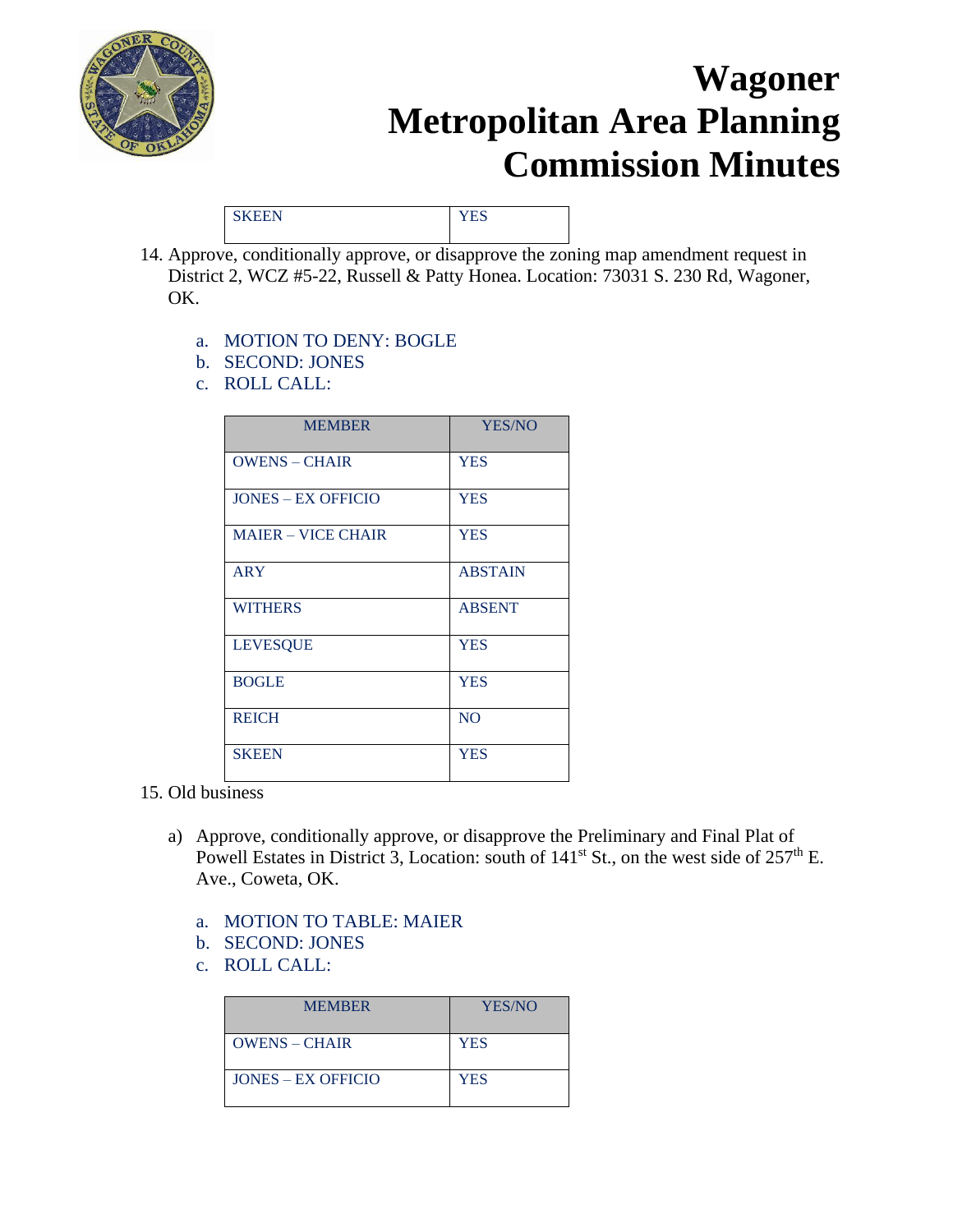

| <b>MAJER – VICE CHAIR</b> | <b>YES</b>    |
|---------------------------|---------------|
| <b>ARY</b>                | <b>YES</b>    |
| <b>WITHERS</b>            | <b>ABSENT</b> |
| <b>LEVESQUE</b>           | <b>YES</b>    |
| <b>BOGLE</b>              | <b>YES</b>    |
| <b>REICH</b>              | <b>YES</b>    |
| <b>SKEEN</b>              | <b>YES</b>    |

- b) Approve, conditionally approve, or disapprove the code amendment investigation for the Wagoner Metropolitan Area Planning Commission to include the Subdivision Regulations, specifically an update to the general organization of the document, platting process, and engineering requirements.
	- a. MOTION TO TABLE: MAIER
	- b. SECOND: JONES
	- c. ROLL CALL:

| <b>MEMBER</b>             | <b>YES/NO</b> |
|---------------------------|---------------|
| <b>OWENS - CHAIR</b>      | <b>YES</b>    |
| <b>JONES – EX OFFICIO</b> | <b>YES</b>    |
| <b>MAIER - VICE CHAIR</b> | <b>YES</b>    |
| <b>ARY</b>                | <b>YES</b>    |
| <b>WITHERS</b>            | <b>ABSENT</b> |
| <b>LEVESQUE</b>           | <b>YES</b>    |
| <b>BOGLE</b>              | <b>YES</b>    |
| <b>REICH</b>              | <b>YES</b>    |
| <b>SKEEN</b>              | <b>YES</b>    |

- 16. New business
	- a. Information item and possible discussion Public notice of the start of public review of a proposed change to Re: *Imagine Wagoner, the City of*